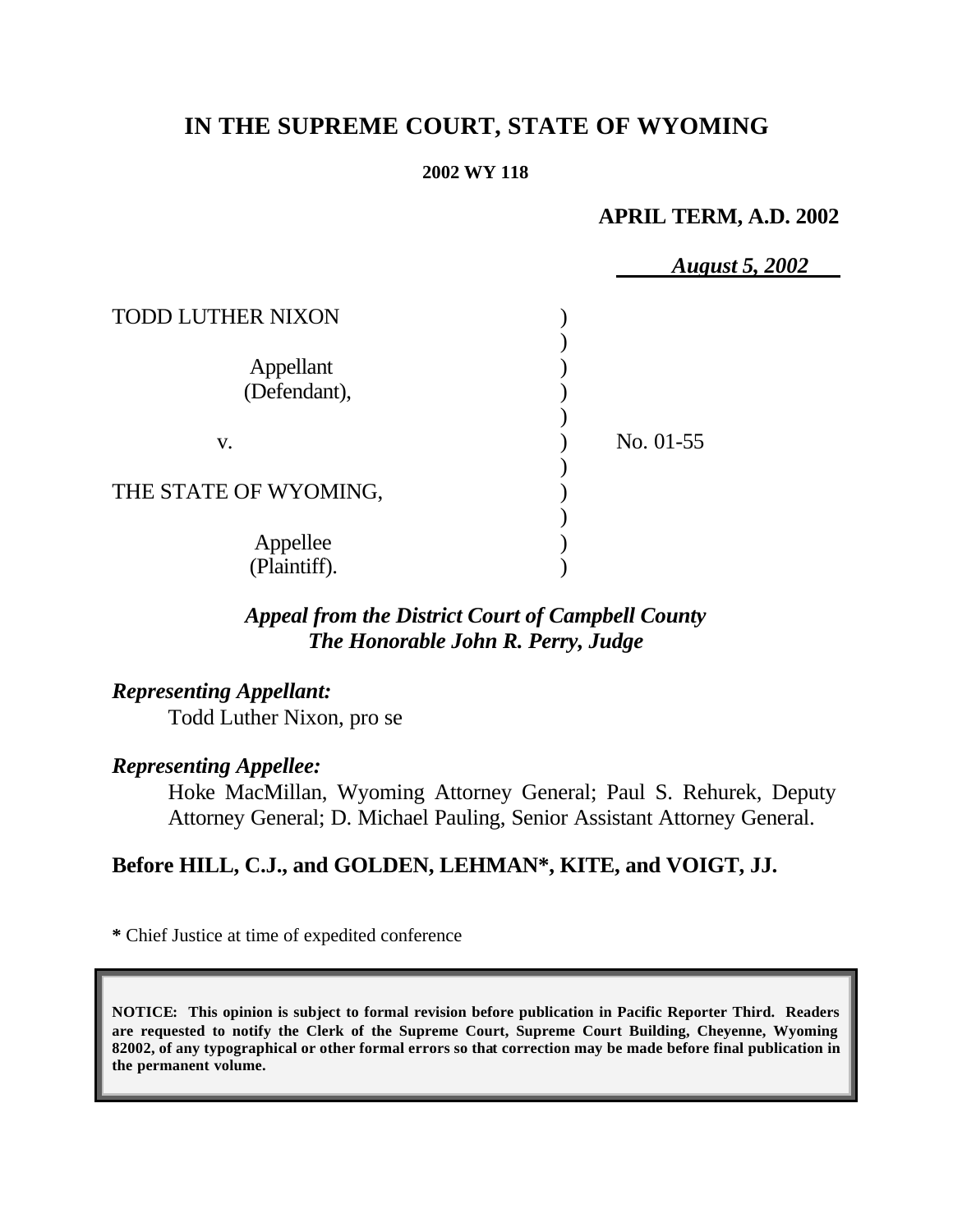#### **GOLDEN**, Justice.

[¶1] Todd Luther Nixon appeals pro se from the district court's order which denied his post-sentence and post-direct appeal motion to withdraw his guilty pleas filed pursuant to W.R.Cr.P. 32(d). In that motion, Nixon raised several claims of ineffective assistance of trial counsel and a claim that the district court and his trial counsel failed to advise him about mitigation matters he could have presented during the sentencing phase of his capital case. In this appeal, Nixon raises those issues and the issue whether the district court erred by not conducting an evidentiary hearing on Nixon's motion to withdraw his guilty pleas. Although the State responds substantively to those issues, it first asks this Court to consider whether Nixon's appeal should be dismissed on grounds that the district court was without jurisdiction to entertain Nixon's post-sentence and post-direct appeal motion to withdraw his guilty pleas.

[¶2] Having carefully considered the jurisdictional question raised by the State, we hold that the district court was without jurisdiction to entertain Nixon's post-sentence and postdirect appeal motion to withdraw his guilty pleas. Consequently, we dismiss this appeal.

#### **FACTS**

[¶3] In early June of 1997, law enforcement authorities charged Nixon with first degree murder (felony murder in the perpetration of child abuse) in violation of Wyo. Stat. Ann. § 6- 2-101(a) and with aggravated assault and battery in violation of Wyo. Stat. Ann. § 6-2- 502(a)(i) arising from the death of his three-year-old, CL. *Nixon v. State*, 4 P.3d 864, 866 (Wyo. 2000). As the case proceeded, Nixon changed his pleas of not guilty to pleas of guilty pursuant to a plea agreement with the State. *Id.*

[¶4] On August 22, 1997, a written plea agreement between Nixon and the State was consummated pursuant to which the State relinquished its option to seek the death penalty and Nixon entered pleas of guilty to the two charges. *Id.* On October 7, 1997, before sentencing, Nixon filed a motion to withdraw his pleas of guilty. Nixon asserted that his pleas were involuntary because the district court at the August 22 change of plea hearing had erroneously advised him that probation was a possibility although "extremely unlikely." *Id.* at 867. Nixon claimed that this improper and misleading advice influenced his decision to plead guilty. *Id.* at 868. The district court considered Nixon's motion, conceded that the advice was in error, but ruled that the error was harmless beyond a reasonable doubt given the totality of the record. *Id.* The district court denied Nixon's motion.

[¶5] At the sentencing hearing on October 10, 1997, the district court imposed a sentence of life imprisonment for first degree murder, which was to run concurrent to a sentence of seven to ten years imprisonment for aggravated assault and battery; and the district court ordered Nixon to pay attorney fees, a sum to the crime victim's compensation fund, and restitution. *Id.* at 868.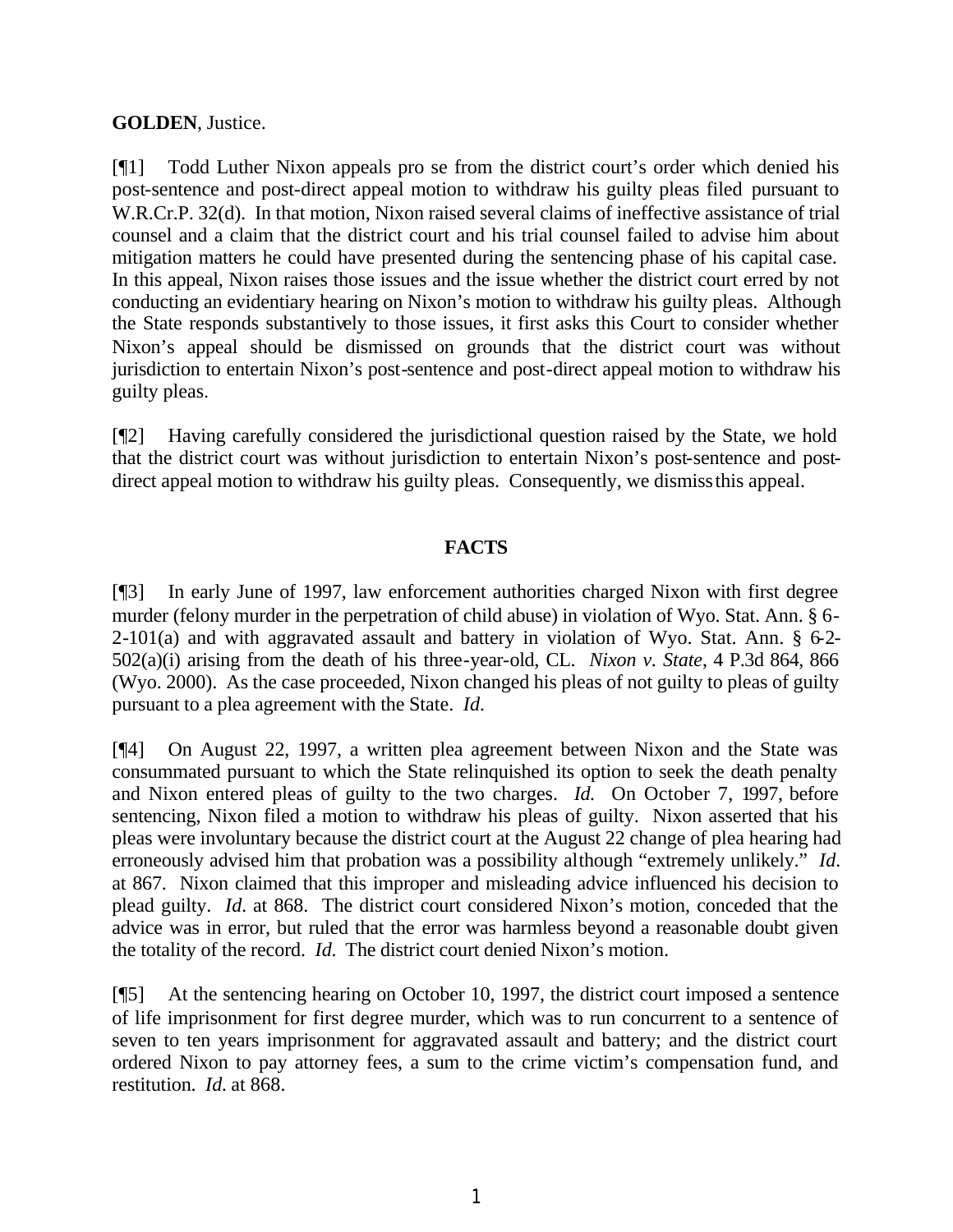[¶6] Nixon filed a notice of appeal on October 31, 1997, from the judgment and sentences, asserting as error the district court's denial of his pre-sentence motion to withdraw his pleas of guilty and the requirement for restitution. *Id.* This Court considered those assertions, found no error, and affirmed Nixon's judgment and sentence in a decision published April 10, 2000. *Id.* at 872. On January 8, 2001, some nine months after this Court's affirmance of Nixon's direct appeal and some three years and three months after the district court's imposition of sentence, Nixon pro se filed his motion to withdraw his pleas of guilty pursuant to W.R.Cr.P. 32(d).

[¶7] In this motion, Nixon again challenged the voluntariness of his pleas of guilty, albeit on grounds different from those asserted in his pre-sentence motion to withdraw his pleas of guilty. This time Nixon's asserted grounds concerned instances of alleged ineffective assistance of trial counsel, specifically whether his trial counsel, and the district court, failed to advise him of any matters in mitigation he could present during the sentencing phase; whether his trial counsel failed to investigate the case and failed to advise him of potential defenses and of strengths and weaknesses of the State's case; whether his trial counsel failed properly to advise him of the sentence he was facing; and whether the above and foregoing errors cumulatively denied him his right to effective assistance of counsel. We note that these claims of ineffective assistance of trial counsel were not raised in Nixon's direct appeal of his conviction, judgment and sentence. *Nixon*, 4 P.3d at 865-66. The district court denied this motion without conducting an evidentiary hearing. This appeal followed in which Nixon challenges the district court's failure to conduct an evidentiary hearing and the district court's denial of the motion to withdraw guilty pleas.

[¶8] As explained below, this Court's precedent, as well as policy considerations including the interest in the finality of criminal decisions, mandate that such a motion to withdraw a guilty plea, filed after an appeal of right from a judgment and sentence has been concluded, cannot be considered by the district court because of a lack of jurisdiction over such matters. Further, because this Court enjoys no greater jurisdiction than that of the district court in such matters, this Court must dismiss this appeal for lack of subject matter jurisdiction in this Court.

## **ANALYSIS**

[¶9] Rule 32(d) of the Wyoming Rules of Criminal Procedure addresses the withdrawal of guilty pleas:

> (d) *Plea withdrawal*. - If a motion for withdrawal of a plea of guilty or nolo contendere is made before sentence is imposed, the court may permit withdrawal of the plea upon a showing by the defendant of any fair and just reason. At any later time, a plea may be set aside only to correct manifest injustice.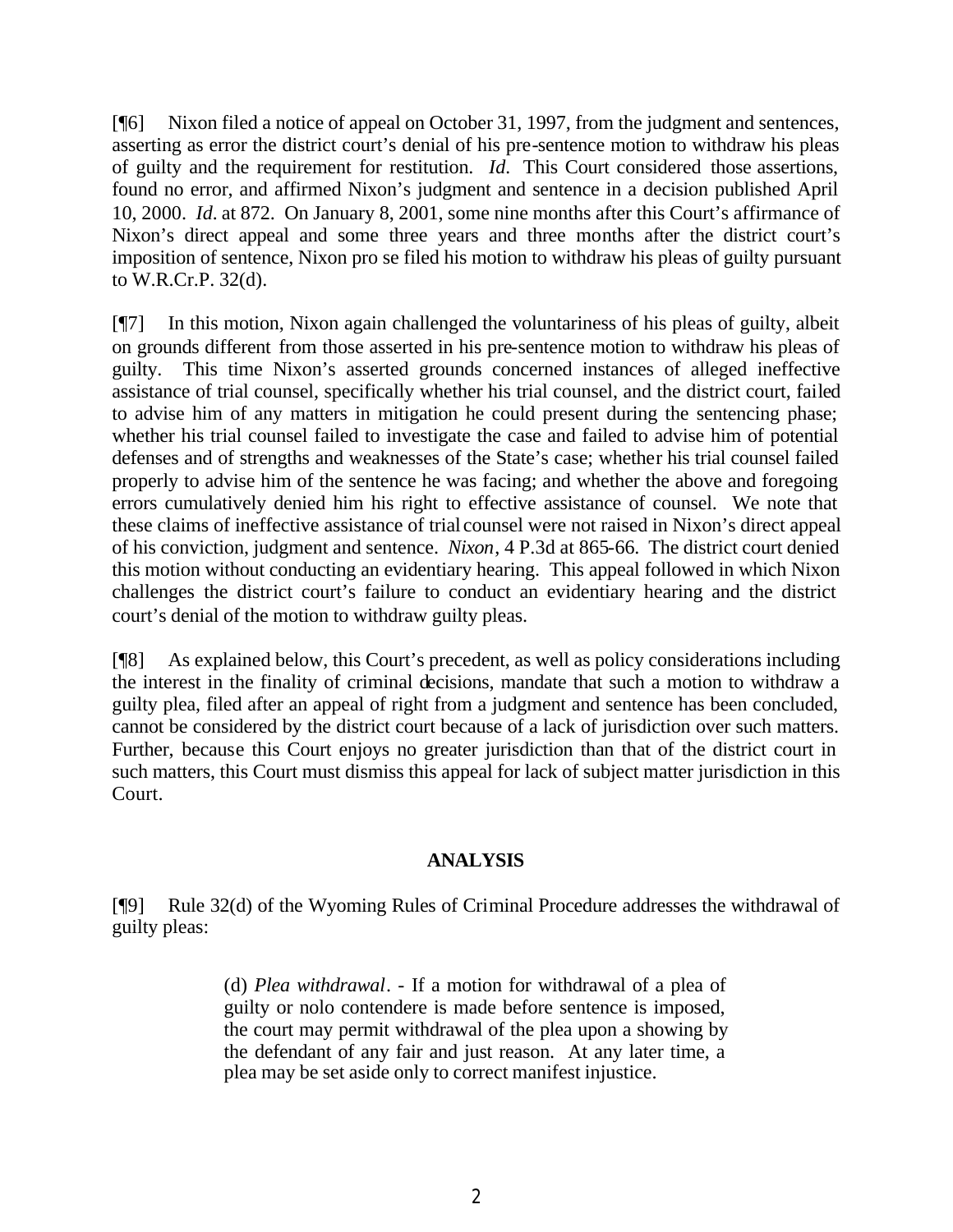Although this Rule does not, in and of itself, set a time limit for filing such a motion with the district court *after sentencing,* such a limit must exist as a logical corollary to the general rule that a case becomes final after judgment and sentence is entered and an appellate decision affirming the conviction has been made, or the time for taking an appeal expires without perfection of an appeal, or after the voluntary dismissal of such an appeal. *See Schuler v. State*, 771 P.2d 1217, 1220 (Wyo. 1989) (citing *Attletweedt v. State*, 684 P.2d 812 (Wyo. 1984); *State v. Duswalt*, 379 A.2d 1278 (N.J. Super. 1977)), for the proposition that a case is no longer pending after a final judgment (in Wyoming, that is the judgment and sentence) has been entered in the trial court. Unless a *specific, express* exception is created to this general rule by statute or court rule, a district court's jurisdiction to consider a motion to withdraw a plea -- or any other motion not specifically provided for by statute or rule -- ends when the case becomes final because of the expiration of the time for taking an appeal. In sum, once a criminal case becomes final pursuant to the general rule, a trial court loses the power to act in that case unless it is expressly permitted to do so by statute or court rule.

[¶10] In fact, this Court and the Wyoming Legislature have provided specific methods in both statutes and court rules for seeking review of prior and otherwise final criminal proceedings. With two exceptions, both confined to challenging the jurisdiction of the trial court -- correcting an illegal sentence pursuant to W.R.Cr.P. 35(a) and state habeas corpus relief pursuant to Wyo. Stat. Ann. §§ 1-27-101 et seq. -- all available methods contain time limits for taking such actions. For instance, a motion for sentence reduction must be made within one year after the sentence is imposed or probation is revoked, or within one year after receipt by the court of a mandate issued upon affirmance of the judgment or dismissal of the appeal, or within one year after entry of any order or judgment of the Wyoming Supreme Court denying review of, or having the effect of upholding, a judgment of conviction or probation revocation. W.R.Cr.P. 35(b). After expiration of that period, the district court no longer has jurisdiction to reduce a sentence. *Stewart v. State*, 654 P.2d 727 (Wyo. 1982).

[¶11] Similarly, Wyoming statutes provide two additional avenues for presenting a challenge of a conviction to a district court: by way of the post-conviction relief statutes at Wyo. Stat. Ann. §§ 7-14-101 through 108, and state habeas corpus relief at Wyo. Stat. Ann. §§ 1-27-101 through 134. Review by way of a petition for post-conviction relief must be filed within the five-year limitation period, and the scope of such review is strictly limited. Wyo. Stat. Ann. § 7-14-103 (LexisNexis 2001).

[¶12] Review in a state habeas corpus action is not time limited, but is seriously limited in scope so that defendants may only raise a claim going to the subject matter or personal jurisdiction of the court. *Hovey v. Sheffner*, 16 Wyo. 254, 265-67, 93 P. 305, 307-08 (1908). This remedy is also unique in that the petition must be made to the court most convenient in distance to the petitioner. Wyo. Stat. Ann. § 1-27-104 (LexisNexis 2001). In other words, this particular remedy is not even a continuation of the criminal proceeding, but is a separate civil proceeding, so the continuing jurisdiction of the district court in the original criminal action is not of concern.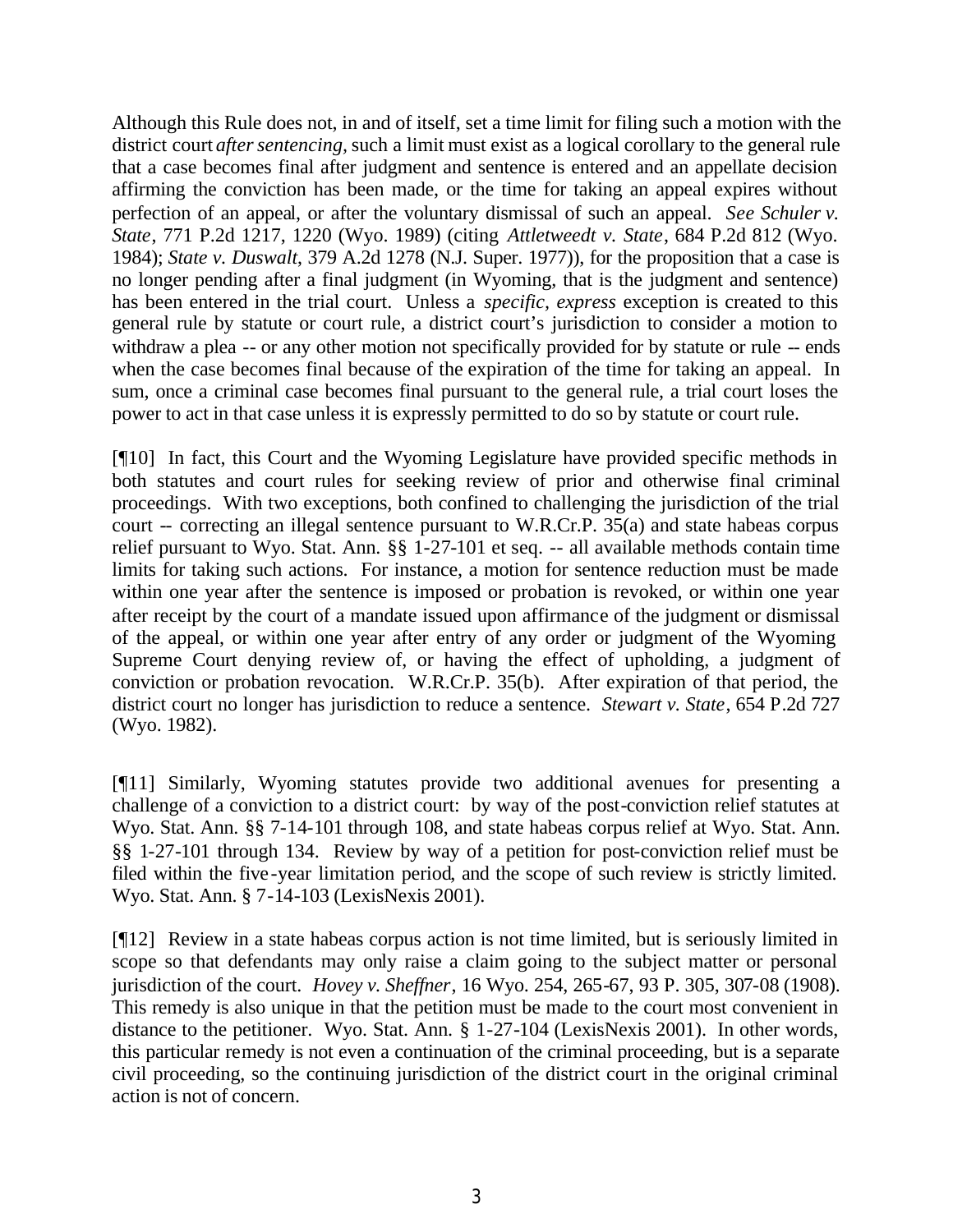[¶13] In short, except where there has been a remand following an appeal in a criminal case, or where one of the statutes or rules mentioned above otherwise expressly permits a district court to continue to assert jurisdiction over that criminal case, no authority exists for the court to act in the case -- and its jurisdiction over the case should end -- once the defendant's conviction has become final because of his exercise or forfeiture of his right to appeal from that conviction. *See Frenzel v. State*, 938 P.2d 867, 870 (Wyo. 1997) (Thomas, J., dissenting), *cert. denied*, 522 U.S. 959 (1997) (recognizing the legislative mandate denying district courts jurisdiction to hear a second petition for post-conviction relief).

[¶14] In fact, if this Court were to decide that courts do not lose jurisdiction to hear motions to withdraw guilty pleas after the time for appeal has run, such would seem to create a substantive right which has been expressly denied to criminal defendants by the legislature in the statutes relating to post-conviction relief. Such would clearly be in violation of Wyoming's constitutional provisions relating to the separation of powers.<sup>1</sup> That is, unlike the Federal system<sup>2</sup>, in Wyoming, the creation of rules which do no more than govern procedures in the courts is exclusively the province of the courts and such rules govern procedure in the courts, while laws conferring substantive rights, such as the availability of post-conviction relief, must come from the legislature. This is a separation of powers issue under the Wyoming Constitution that this Court has long recognized. For instance, in *Squillace v. Kelley*, 990 P.2d 497, 501 (Wyo. 1999), this Court found:

> Article 5, § 2 of the Constitution of the State of Wyoming provides in pertinent part that this Court "shall have a general superintending control over all inferior courts, under such rules and regulations as may be prescribed by law." This general superintending control "encompasses the authority to prescribe rules of practice and procedure in those courts." *White v. Fisher*, 689 P.2d [102] at 106 [(Wyo. 1984)]. We have consistently upheld this Court's plenary power to control the course of litigation in the trial courts. *Id.* The legislature recognizes these pertinent constitutional provisions which afford this Court full authority over rules of practice and procedure and the Court's inherent power to prescribe rules. Wyo. Stat. Ann. §§ 5-2-114, 115 (LEXIS 1999). The prescription of the practice

<sup>&</sup>lt;sup>1</sup> Article 2,  $\S$  1 of the Constitution of the State of Wyoming provides:

The powers of the government of this state are divided into three distinct departments: The legislative, executive and judicial, and no person or collection of persons charged with the exercise of powers properly belonging to one of these departments shall exercise any powers properly belonging to either of the others, except as in this constitution expressly directed or permitted.

 $2$ In the Federal system, court rules are subject to approval by Congress, the result being that Federal court rules have the force and effect of a legislative enactment. In Wyoming, court rules are issued solely by the courts and are not subject to approval of the legislature.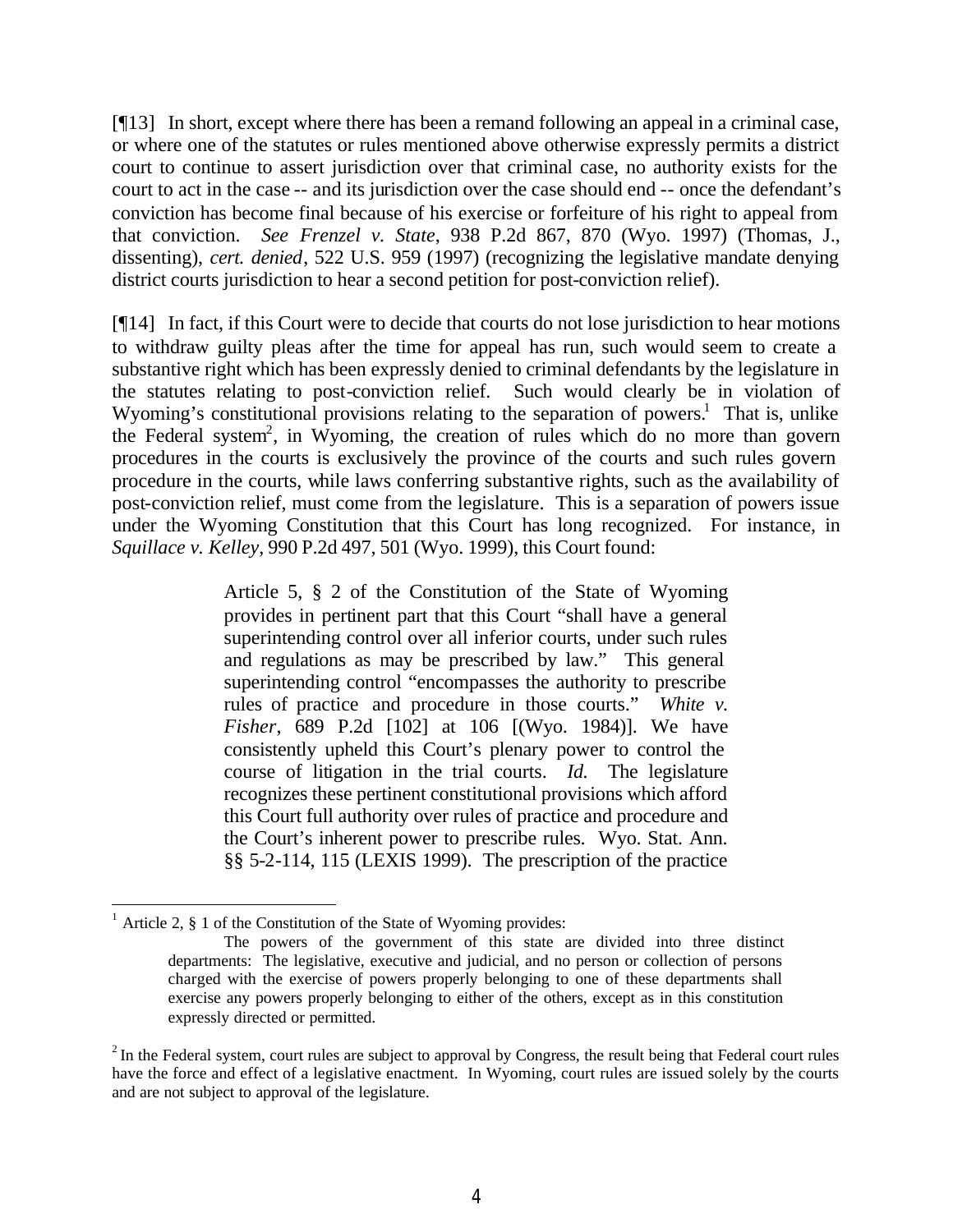and procedure attending the imposition of sanctions for the signing and filing of papers with the courts is a procedural, not a substantive, matter. The legislature is prohibited from enacting statutes pertaining to such matter. *White v. Fisher*, 689 P.2d at 107. In Wyo. Stat. Ann. § 1-14-128, the legislature has impermissibly enacted a statute pertaining to a procedural matter; therefore, we hold that this statute is unconstitutional.

*See also*, *Hopkinson v. State*, 664 P.2d 43, 50 (Wyo. 1983), superseded by rule as stated in *Grainey v. State*, 997 P.2d 1035, 1040 (Wyo. 2000) ("This court has approved the proposition that the power to determine what acts are crimes, and the punishment for prohibited acts belongs to the legislative branch as an absolute, exclusive and inherent power not shared with the courts.").

[¶15] The Wyoming Legislature has provided a substantive right to re-open otherwise final criminal judgments in creating jurisdiction in district court's over post-conviction review, but it has determined it necessary both to place a time limit on such review and to limit the scope of that review. *See* Wyo. Stat. Ann. §§ 7-14-101 through 108 (LexisNexis 2001). However, such limitations on the substantive right provided to a petitioner under that act, and on the jurisdiction accorded to district courts under the act, would be rendered meaningless if this Court were to permit temporally unlimited challenges to a guilty plea under Rule 32(d).

[¶16] If this Court were to permit such challenges, defendants could ignore the limitation of post-conviction relief and bide their time in prison until witnesses are dead or scattered and evidence is lost before seeking identical relief pursuant to Rule 32(d). Moreover, they could do so unencumbered by the res judicata effect, inherent in the post-conviction statutes, of having earlier pursued or declined to pursue their claims in a timely appeal from conviction. Taking the argument to its extreme would also mean no limit exists on the number of such motions which may be filed. Further, "at any time" may include after a defendant's sentence has already been served. In other words, the concept of finality would be rendered a fiction.

[¶17] Recognizing the many consequences of allowing a defendant to file a motion to withdraw a guilty plea "at any time," this Court, in a line of orders since March of 1998, has declared that trial courts lack subject matter jurisdiction to entertain a motion to withdraw a guilty plea under W.R.Cr.P. 32(d), if that motion is filed after an appeal of right from a conviction has been concluded, after the time for such an appeal has run and no appeal has been taken, or after such an appeal has been taken but then voluntarily dismissed. *See Harrison v. State*, No. 01-187, Order Denying Petition For Reinstatement As Moot Following Discovery That This Court Lacks Jurisdiction To Entertain This Appeal (Wyo. 10/23/2001) (petition for reinstatement of appeal denied; motion to withdraw guilty plea not filed until 20 years after entry of plea); *Springfield v. State*, No. 01-132, Order Dismissing Appeal (Wyo. 10/23/2001) (appeal dismissed, as motion to withdraw guilty plea not brought until over 27 years after entry of plea); *Chavez v. State,* No. 99-182, Order Dismissing Appeal for Lack of Jurisdiction (Wyo. 10/7/1999) (7 days between lapse of appeal time and motion to withdraw guilty plea); *Pfeil v. State*, No. 99-142, Order Granting Motion To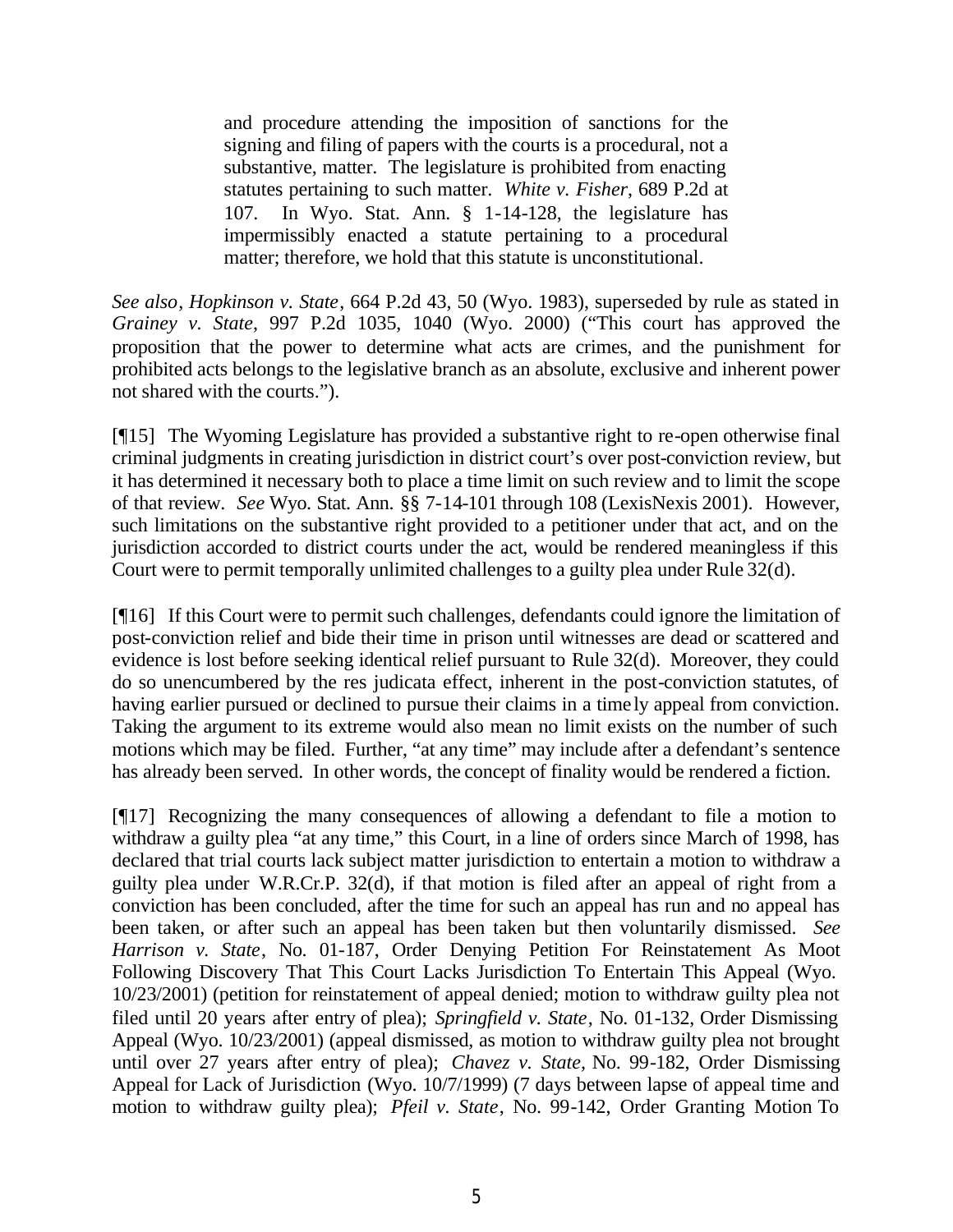Dismiss Appeal For Lack of Jurisdiction (Wyo. 6/29/1999) (motion to withdraw guilty plea filed at least 14 months after right of direct appeal from the judgment and sentence expired); *Rude v. State*, No. 98-302, Order Granting Motion to Dismiss Appeal for Lack of Jurisdiction (Wyo. 5/25/1999) (motion for withdrawal of guilty plea filed "some six years after the appellant's direct appeal from the plea in question"); *Watson v. State*, No. 99-14, Order Dismissing Appeal from District Court's Order Denying Motion to Withdraw Guilty Pleas (Wyo. 4/7/1999) (21 years between entry of plea and motion to withdraw guilty plea); *Harlow v. State*, No. 98-276, Order Denying Jurisdiction Over Late-Filed Motion to Withdraw Guilty Pleas (Wyo. 9/22/1998) (10 years lapse between entry of guilty plea and motion to withdraw); *Solis v. State*, No. 97-192, Minute Order of Dismissal (Wyo. 4/22/1998) (30 days between voluntary dismissal of appeal and motion to withdraw guilty plea); *Parazoo v. State*, No. 97-193, Minute Order of Dismissal (Wyo. 3/4/1998) (12 years between entry of judgment and sentence and motion to withdraw guilty plea). To now hold otherwise would require reversal of the above line of orders.

[¶18] It should also be noted that the Court's current position on this subject, as set forth in the line of orders noted above, is entirely consistent with this Court's suggestion – before the adoption of the Rules of Criminal Procedure – that a motion to withdraw a plea must be made "promptly, at the earliest possible moment, or at least within a reasonable time after entry of the plea." *Hubble v. State*, 41 Wyo. 275, 283, 285 P. 153, 156 (1930) (finding a violation of the "rule of promptness" where the appellant filed a **pre-sentencing** motion to withdraw his plea two years and three months after entry of the plea). Unquestionably, "a reasonable time after entry of the plea" is before the time for appeal expires. Nixon's motion comes over three years after entry of his plea and such cannot even remotely be said to be "reasonable."

[¶19] Moreover, if this Court should now choose not to limit the time period for filing a motion to withdraw a guilty plea, contrary to the above-cited line of authority, such a choice would also conflict with this Court's legal precedent that failure to raise an issue on direct appeal waives review of that issue. "It is a long-standing rule of law that issues that could have been raised on appeal are not open to challenge by a petition for post-conviction relief because they are foreclosed by the doctrine of res judicata." *Kallas v. State*, 776 P.2d 198, 199 (Wyo. 1989) (citing *Cutbirth v. State*, 751 P.2d 1257, 1261 (Wyo. 1988)). Allowing a defendant another shot at an appeal-like proceeding, any number of years after their conviction has become final, would allow an end run around this waiver doctrine.

[¶20] Recognizing the importance of finality in criminal proceedings, Rule 32(e) of the Federal Rules of Criminal Procedure has been limited in its reach, as well. F.R.Cr.P. 32(e) provides:

> (e) PLEA WITHDRAWAL. If a motion to withdraw a plea of guilty or nolo contendere is made before sentence is imposed, the court may permit the plea to be withdrawn if the defendant shows any fair and just reason. At any later time, a plea may be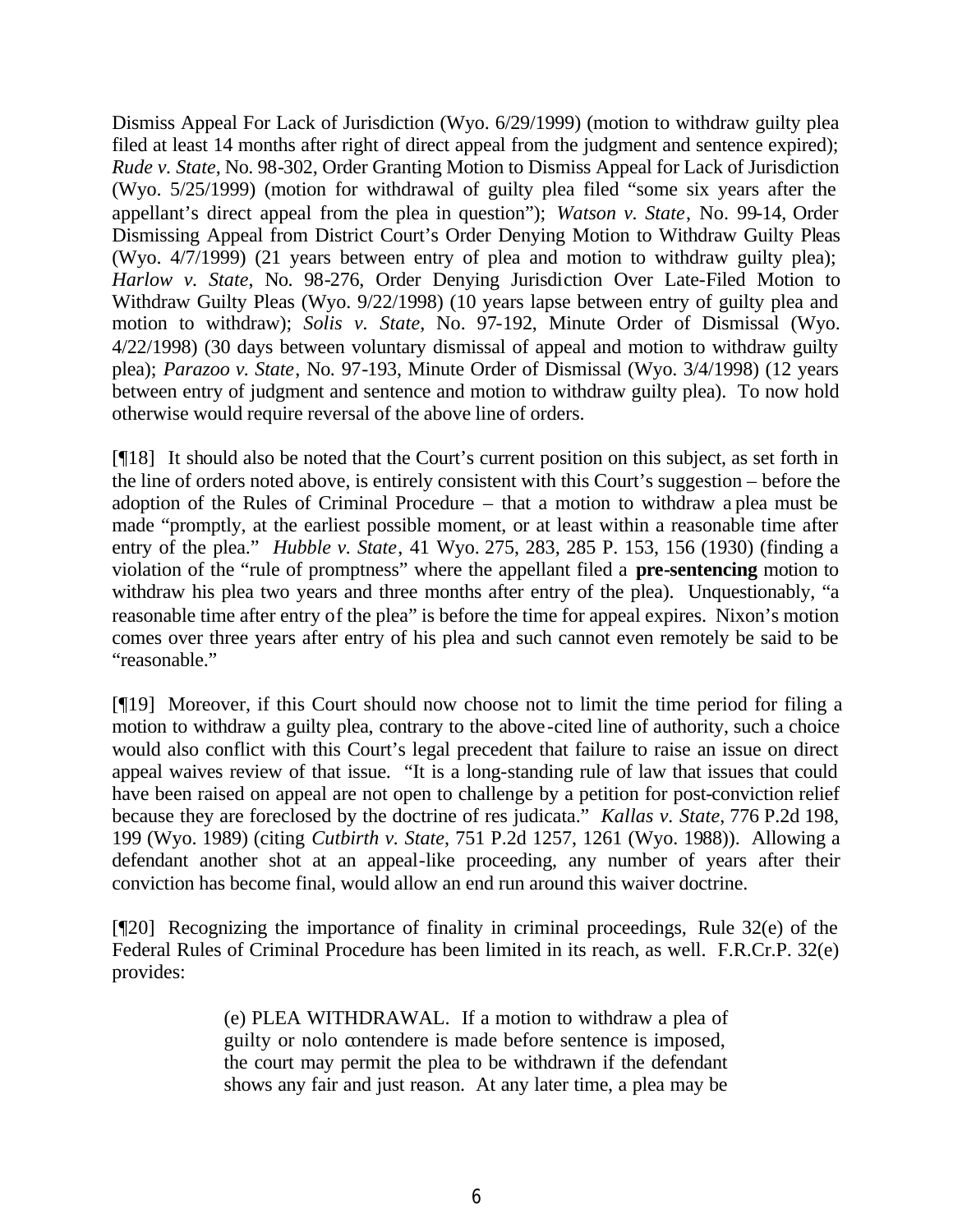set aside only on direct appeal or by motion under 28 U.S.C. §2255.

[¶21] The pre-1983 version of present Rule 32(e) (then Rule 32(d)) provided:

(d) WITHDRAWAL OF PLEA OF GUILTY. A motion to withdraw a plea of guilty or *nolo contendere* may be made only before sentence is imposed or imposition of sentence is suspended; but to correct manifest injustice the court after sentence may set aside the judgment of conviction and permit the defendant to withdraw his plea.

18 U.S.C. app. at 624 ( 1982).

[¶22] In 1983, the last part of the rule was deleted and the phrase "At any later time, a plea may be set aside only on direct appeal or by motion under 28 U.S.C. 2255" was added to clarify when such motions may be made after sentencing, as the earlier version seemed to some courts to allow for such "at any time". *See United States v. Watson*, 548 F.2d 1058, 1063 (D.C. Cir. 1977) ("It will be noted from the foregoing language of the Rule that there is no limitation upon the time within which relief thereunder may, after sentencing, be sought."). As it now stands, the rule makes it clear that a motion to withdraw guilty plea may only be raised before the imposition of sentence. After that time, the relief earlier available through such a motion may only be sought on direct appeal -- which, pursuant to F.R.A.P 4(b), must be initiated within ten days after entry of either the judgment or order being appealed -- or pursuant to 28 U.S.C. §2255, which requires that the petition be filed in the trial court within one year of:

> (1) the date on which the judgment of conviction becomes final; (2) the date on which the impediment to making a motion created by governmental action in violation of the Constitution or laws of the United States is removed, if the movant was prevented from making a motion by such governmental action; (3) the date on which the right asserted was initially recognized by the Supreme Court, if that right has been newly recognized by the Supreme Court and made retroactively applicable to cases on collateral review; or

> (4) the date on which the facts supporting the claim or claims presented could have been discovered through the exercise of due diligence.

28 U.S.C.S. §2255 (2002).

[¶23] As noted in the 1983 Advisory Committee Note to Rule 32: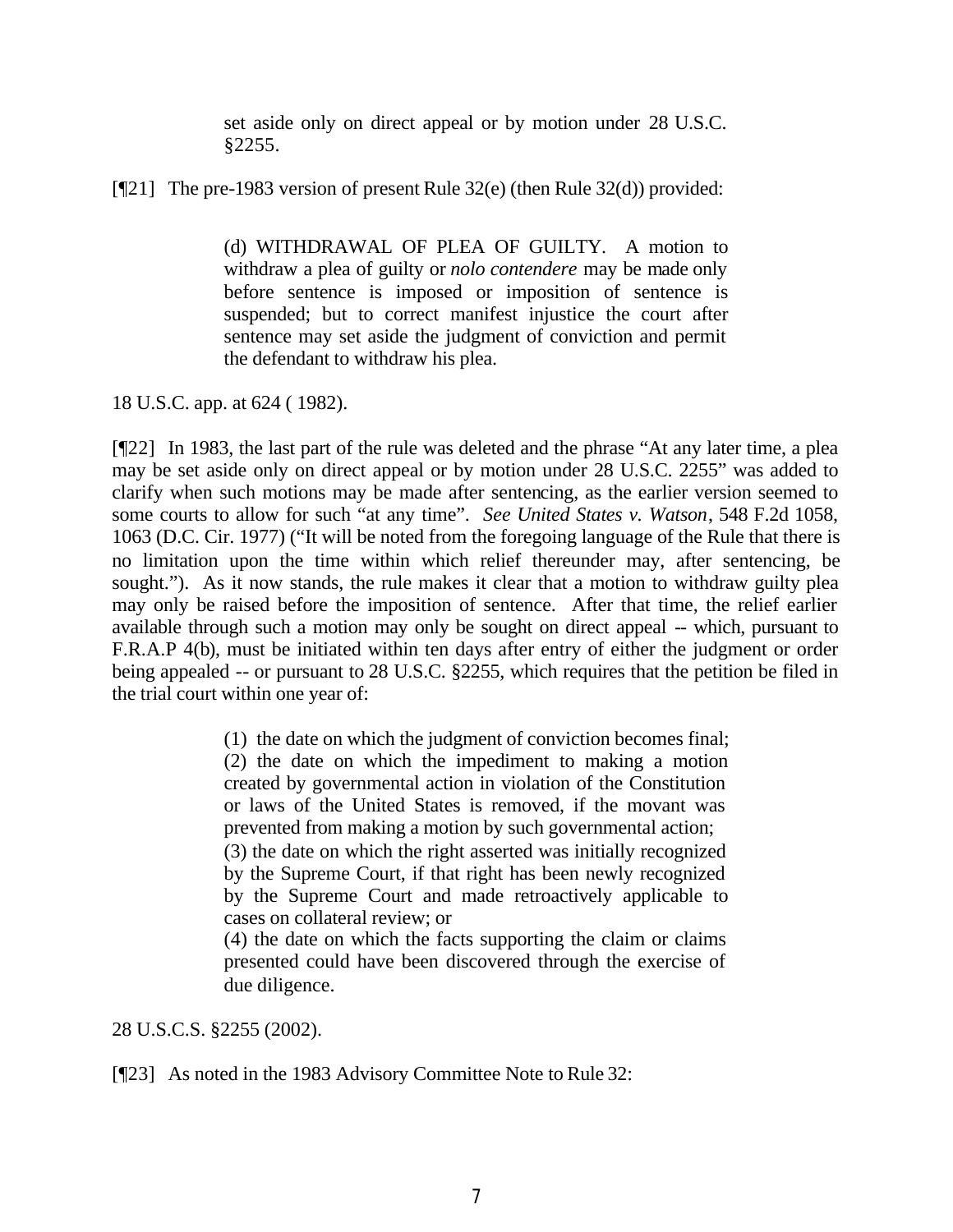Moreover, because §2255 and Rule 32(d) are properly characterized as the "two principal procedures for collateral attack of a federal plea conviction," Borman, *The Hidden Right to Direct Appeal From a Federal Conviction*, 64 Cornell L.Rev. 319, 327 (1979), **this amendment is also in keeping with the proposition underlying the Supreme Court's decision in** *United State v. Timmreck, supra***, namely, that "the concern with finality served by the limitation on collateral attack has special force with respect to convictions based on guilty pleas."**

F.R.Cr.P. 32 Advisory Committee Note; 18 U.S.C. app. at 799 (1982) (emphasis added).

[¶24] The need for finality in criminal cases when a defendant has voluntarily and knowingly agreed to plead guilty has been recognized on a number of occasions by this Court. When considering the circumstances under which a defendant may appeal after entering into an agreement to plead guilty, this Court has recognized the need for finality in holding that an individual may only raise issues concerning either the jurisdiction of the trial court or the voluntariness of the plea. In that regard, this Court has stated:

> In reaching this result, we are aware of the argument that, for the sake of judicial economy, a criminal defendant should not be forced to go to trial merely to preserve his right to appeal pretrial objections. *United States ex rel. Rogers v. Warden of Attica State Prison*, 381 F.2d 209 (2d Cir. 1967). However, against that interest, we must weigh the need for finality in the judicial process.

> > "A guilty plea should mark the end of a criminal case, not a gateway to future litigation. More than a confession, a guilty plea signals defendant's 'intention not to litigate the question of his guilt, and necessarily involves the surrender of certain constitutional rights \* \* \*.'" *People v. Taylor*, 65 N.Y.2d 1, 489 N.Y.S.2d 152, 154, 478 N.E.2d 755, 757 (1985), *quoting People v. Lynn*, 28 N.Y.2d 196, 201-02, 321 N.Y.S.2d 74, 269 N.E.2d 794 (1971).

*Sword v. State*, 746 P.2d 423, 426 (Wyo. 1987). In addition, in *Smith v. State*, 871 P.2d 186, 188 (Wyo. 1994), this Court noted:

> A guilty plea prohibits appellate review of all but a few defenses. *Ochoa v. State*, 848 P.2d 1359, 1361-62 (Wyo. 1993); *Sword v. State*, 746 P.2d 423, 425 (Wyo. 1987).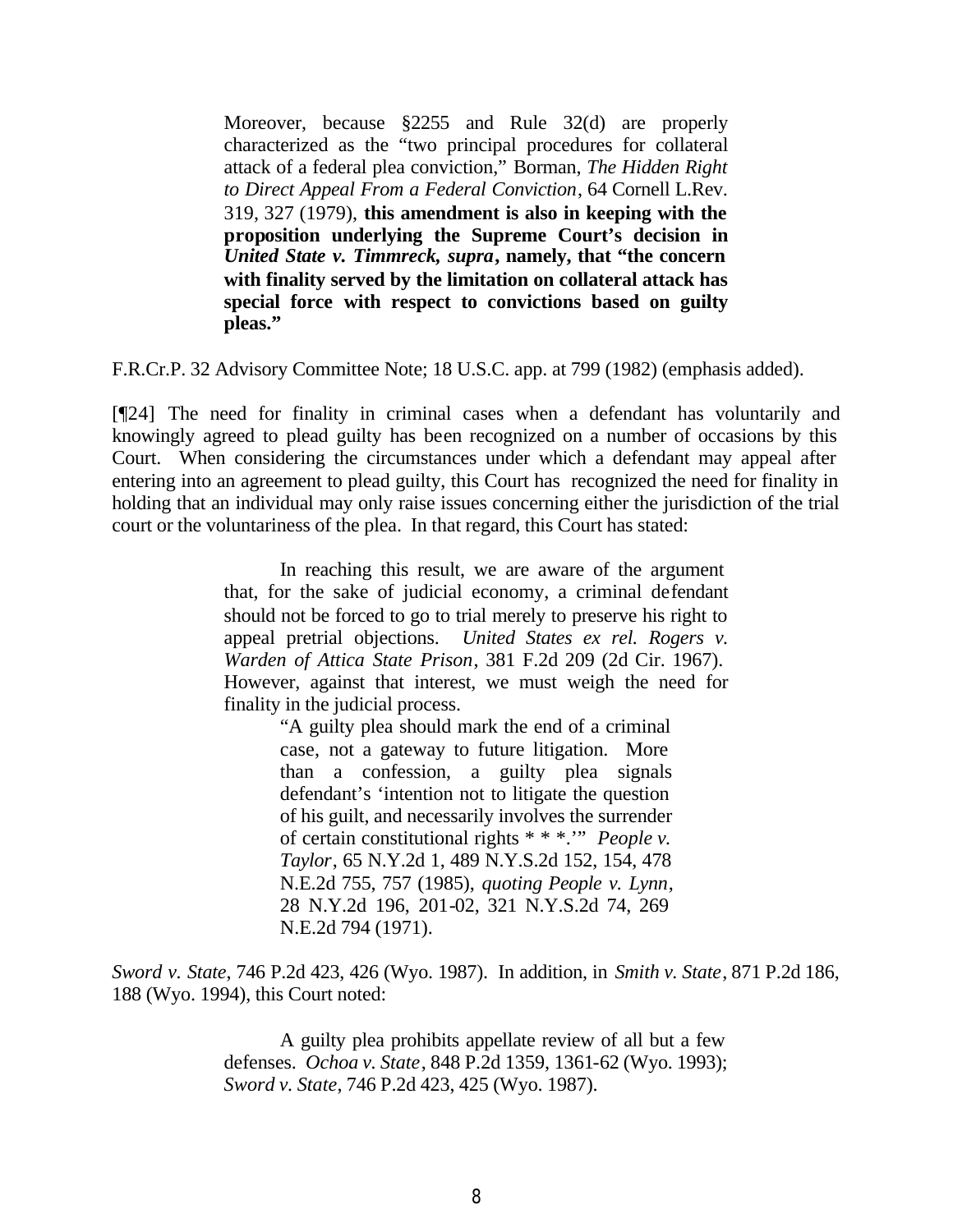"When a criminal defendant has solemnly admitted in open court that he is in fact guilty of the offense with which he is charged, he may not thereafter raise independent claims relating to the deprivation of constitutional rights that occurred prior to the entry of the guilty plea."

*Davila v. State*, 831 P.2d 204, 206 (Wyo. 1992) (*quoting Zanetti v. State*, 783 P.2d 134, 138 (Wyo. 1989) and *Tollett v. Henderson*, 411 U.S. 258, 267, 93 S.Ct. 1602, 1608, 36 L.Ed.2d 235 (1973)).

[¶25] Moreover, this Court has recognized the importance of finality in criminal cases in other areas as well. This Court has limited the doctrine of retroactivity in the interests of the finality of a criminal case. *See Farbotnik v. State*, 850 P.2d 594, 602 (Wyo. 1993) ("The interest of the State in achieving finality justifies limited retroactivity."); *Brown v. State*, 816 P.2d 818, 847 (Wyo. 1991) (Discussing the viability of recanted testimony presented in a motion for a new trial, this Court stated: "But the viability of the system also requires that criminal justice be administered efficiently and that the public have faith in the finality of judgments.").

[¶26] This Court has likewise restricted post-conviction review of claims after conclusion of an appeal, in part, because of the importance of finality in a criminal action.

> It is true that we have adopted a disciplined approach to post-conviction relief and have concluded that it is not to be invoked as a substitute for a direct appeal, nor should it be treated like a direct appeal. *Cutbirth v. State*, 751 P.2d 1257 (Wyo. 1988); *Pote v. State*, 733 P.2d 1018 (Wyo. 1987); *Munoz v. Maschner*, 590 P.2d 1352 (Wyo. 1979). The effect of our rulings is to foreclose from consideration under post-conviction relief those questions which could have been presented on direct appeal. **In so doing, we honor the rule of res judicata and promote the concept of finality. This stance is supportive of those considerations of judicial economy which suggest that a review of certain issues is best accomplished by direct appeal.** Furthermore, we limit consideration of post-conviction relief to those motions which raise questions of constitutional magnitude and manifest a miscarriage of justice. *Cutbirth*; *Wright v. State*, 718 P.2d 35 (Wyo. 1986).

*Gist v. State*, 768 P.2d 1054, 1055 (Wyo. 1989) (emphasis added).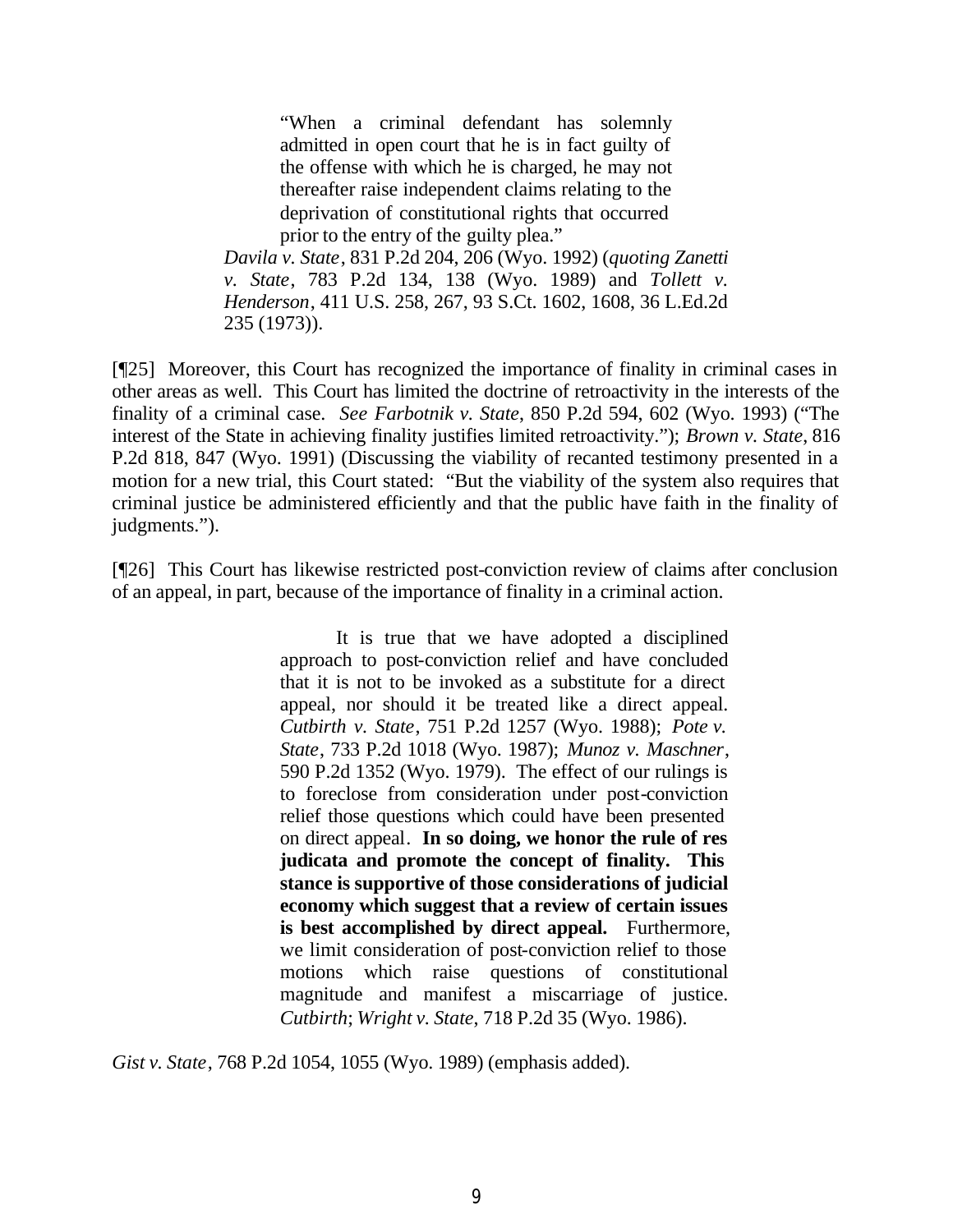[¶27] We note, too, the societal interests at stake in Wyo. Stat. Ann. § 1-40-204 (LexisNexis 2001), which provides that victims and witnesses of crimes are to be informed during the criminal justice process. For those victims or witnesses who opt to be informed about criminal proceedings relating to the crime in which they were victimized or which they witnessed, § 1-40-204(a)(ii) requires notification to the victim or witness of the status of a case through "the final appellate review." If the phrase "at any time" in Rule 32(d) is construed as Nixon would have this Court construe it, crime victims would effectively be subjected to re-victimization upon notification -- 20, 30 or 50 years after the crime -- that the person that victimized them gets yet another appeal, this time from the denial of his motion to withdraw a guilty plea. Such simply cannot serve to promote **any** sense of finality.

[¶28] The detrimental effect of collateral attacks on final judgments has also been noted by the United States Supreme Court:

> Nonetheless, we repeatedly have recognized that collateral attacks raise numerous concerns not present on direct review. Most profound is the effect on finality. **It goes without saying that, at some point, judicial proceedings must draw to a close and the matter deemed conclusively resolved; no society can afford forever to question the correctness of its every judgment.** "The writ," however, "strikes at finality," *McCleskey v. Zant*, 499 U.S. 467, 491, 111 S.Ct. 1454, 1468, 113 L.Ed.2d 517 (1991), depriving the criminal law "of much of its deterrent effect," *Teague v. Lane*, 489 U.S. 288, 309, 109 S.Ct. 1060, 1074, 103 L.Ed.2d 334 (1989) (plurality opinion), and sometimes preventing the law's just application altogether, *see McCleskey, supra*, 499 U.S., at 491, 111 S.Ct., at 1468. "**No one, not criminal defendants, not the judicial system, not society as a whole is benefitted by a judgment providing a man shall tentatively go to jail today, but tomorrow and every day thereafter his continued incarceration shall be subject to fresh litigation."** *Mackey v. United States*, 401 U.S. 667, 691, 91 S.Ct. 1160, 1179, 28 L.Ed.2d 404 (1971) (Harlan, J., concurring in part and dissenting in part); *see also McCleskey, supra*, 499 U.S., at 492, 111 S.Ct., at 1469.

*Withrow v. Williams*, 507 U.S. 680, 698, 113 S. Ct. 1745, 1756-57, 123 L. Ed. 2d 407 (1993) (emphasis added).

[¶29] The United States Supreme Court especially recognizes the particular importance of finality in criminal cases where the defendant has entered into a guilty plea:

> We have strictly limited the circumstances under which a guilty plea may be attacked on collateral review. "It is well settled that a voluntary and intelligent plea of guilty made by an accused